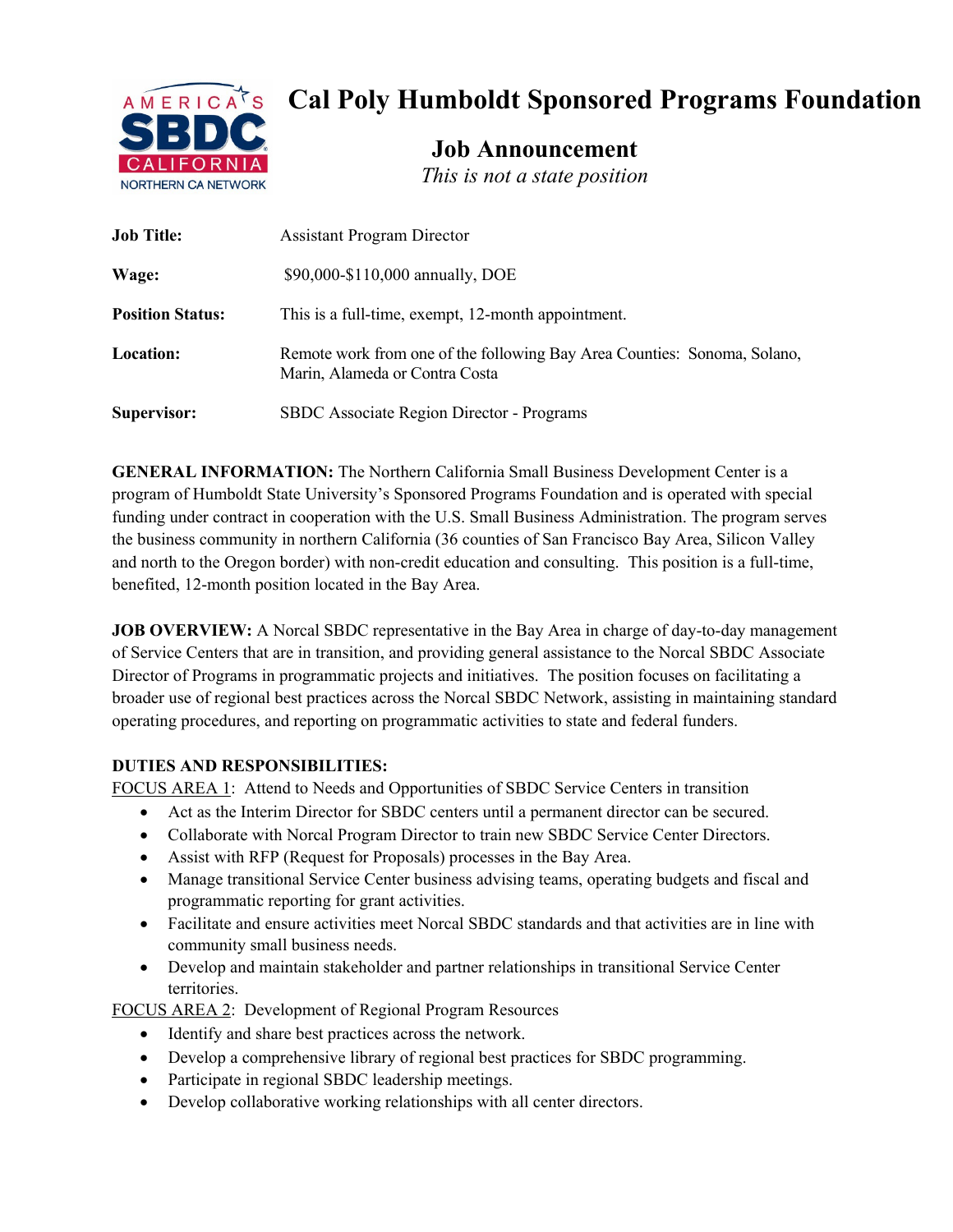- Attend major events produced by SBDC centers and partners as a representative of the Norcal SBDC Lead Center or a Service Center in transition.
- Participate in the Norcal SBDC Regional strategic planning process on behalf of centers managed as well as regional initiatives.
- Participate in Neoserra trainings and Neoserra focus group activities.
- Collaborate with Programs team on internal and external trainings, database management as well as Regional Special Initiatives as needed.

FOCUS AREA 3: Programmatic Compliance activities

- Help to maintain up-to-date standard operating procedures.
- Coordinate regional program review preparation and conduct a cursory review of submitted documentation before the live review takes place.
- Assist Program Director in creating and monitoring action plans for Service Centers that have corrections identified in their Program Reviews.
- Participate in Service Center Program Reviews and draft programmatic reports

## **QUALIFICATIONS:**

EDUCATION AND EXPERIENCE - Qualifications include a Bachelor's degree in Business Administration, or other related field; must possess a valid California driver's license; must be able and willing to travel overnight and work evenings on occasion. Preferred MBA. The candidate should possess 5+ years experience in one or more of the following areas: working as a Small Business Development Center Director or SBDC Business Advisor, or past entrepreneurship experience, or experience managing federal grants or other programs designed to assist small businesses at the federal, state and local levels.

KNOWLEDGE AND ABILITIES - Knowledge of and experience in project and program management; ability to communicate effectively verbally and in writing; exhibit leadership in management and planning; effectively plan, organize and evaluate programs; develop and effectively manage a budget; evaluate computer systems needed to operate the program; establish and maintain cooperative working relationships with business and industry representatives in diverse fields and from a variety of ethnic and economic backgrounds; perform effectively under the pressure of deadlines and other administrative demands.

### **APPLICATION PROCEDURE:**

Qualified applicants should submit the following items via email to the HR/Office Manager at [careers@norcalsbdc.org.](mailto:mcareers@norcalsbdc.org) If you have any questions regarding the application materials, please reach out to [careers@norcalsbdc.org](mailto:mcareers@norcalsbdc.org)

- 1. Cover letter
- 2. Résumé
- 3. Three professional reference contacts
- 4. [HSU SPF Employee Information Form for Applicants](https://www2.humboldt.edu/forms/node/1084)

### **Application Review Date: April 28th, 2022 by 5pm (open until filled)**

Humboldt State University Sponsored Programs Foundation is an Affirmative Action/Equal Opportunity Employer. We consider qualified applicants for employment without regard to race, religion, color, national origin, ancestry, age, sex, gender, gender identity, gender expression, sexual orientation, genetic information, medical condition, disability, marital status, protected veteran status, or any other legally protected status. More information about HSU SPF's Equal Employment Opportunity hiring can be found [here.](http://www2.humboldt.edu/hsuf/pdf%20forms/Employment%20Notices/HSU%20SPF%20Equal%20Opportunity%20Employment-Affirmative%20Action%20Policy.pdf)